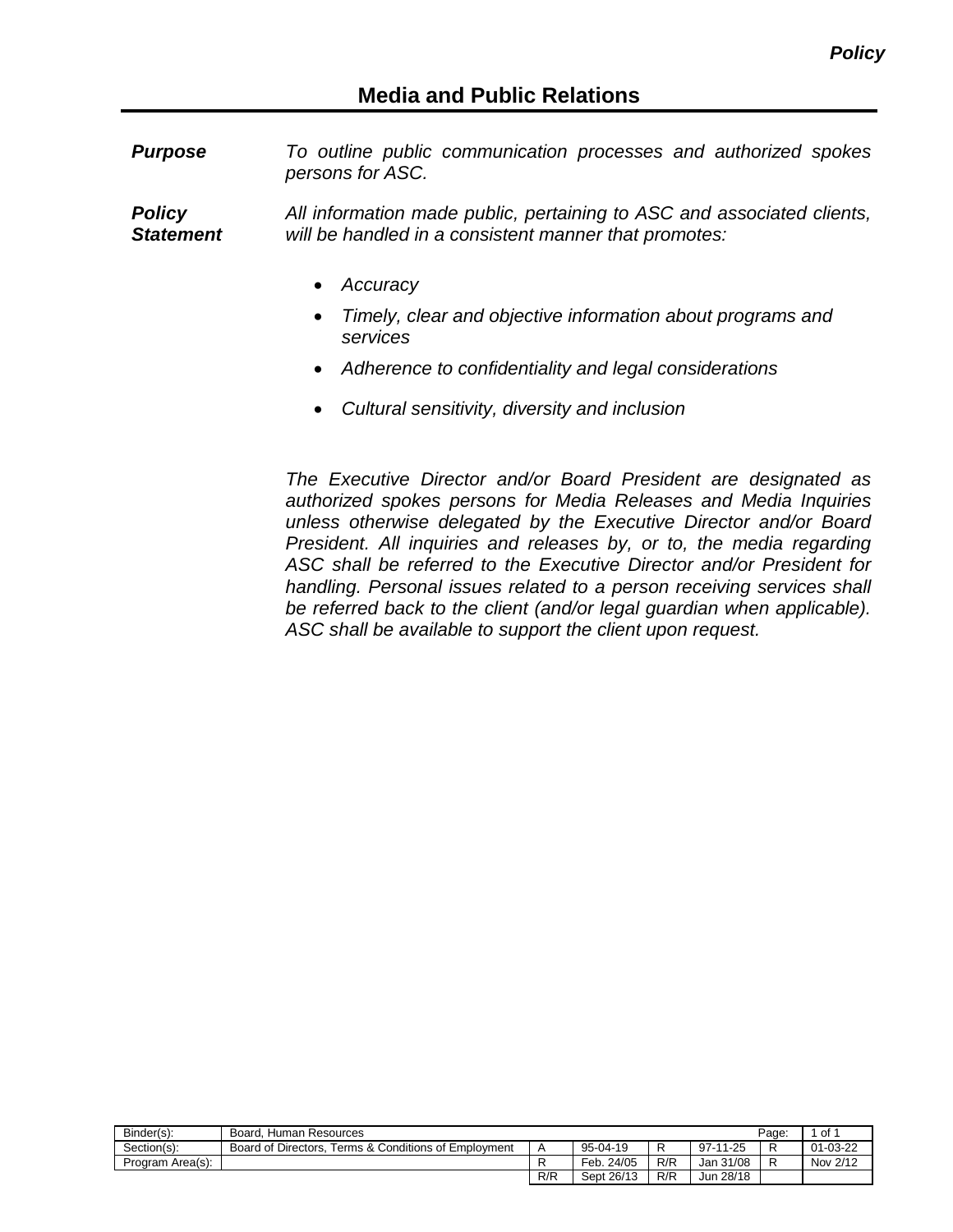## **Media Releases and Inquiries**

- 1. Volunteers, employees and Board Members are occasionally approached by the media to respond to inquiries about persons or operations. When this occurs, refer the media to the Executive Director and/or Board President.
- 2. The Executive Director and/or Board President will respond in a professional manner and will take extreme care to not violate the confidentiality of persons or operational matters.
- 3. The Executive Director and/or Board President may also politely decline to respond to inquiries, or engage legal counsel if required.

## **Releasing Information to Media**

- 1. Requests to prepare media releases, articles, publication of events, requires the approval of the Executive Director and/or Board President. Volunteers, employees and Board Members will take requests to the Executive Director and/or Board President for further coordination.
- 2. Information that may involve names and/or photos of persons receiving services will require the written consent of the client and/or their guardian.
- 3. Information that may involve employees, volunteers and/or Board Members, will respect their right to privacy, written consent and confidentiality.

## **Public Relations and Promotional Materials**

- 1. All promotional/marketing materials and communication being produced for public circulation must receive final approval of the Executive Director prior to circulation. This includes but is not limited to, production of brochures, advertising for events and external position postings, information and communication about ASC programs and initiatives.
- 2. Dependent on the nature of the promotional/marketing materials and communication, approval may also be required at the Board level and will then be noted in Board minutes.
- 3. Any promotional materials containing pictures or information about ASC clientele, employees or volunteers, must have signed, informed consent indicating that once the materials are released publically, ASC has no further control of the distribution and use.

| Binder(s):       | Board, Human Resources                               |     |            |     | Page:     | of 2 |          |
|------------------|------------------------------------------------------|-----|------------|-----|-----------|------|----------|
| Section(s):      | Board of Directors. Terms & Conditions of Employment |     | 95-04-19   | R   | 97-11-25  |      | 01-03-22 |
| Program Area(s): |                                                      |     | Feb. 24/05 | R   | Jan 31/08 |      | Nov 2/12 |
|                  |                                                      | R/R | Sept 26/13 | R/R | Jun 28/18 |      |          |